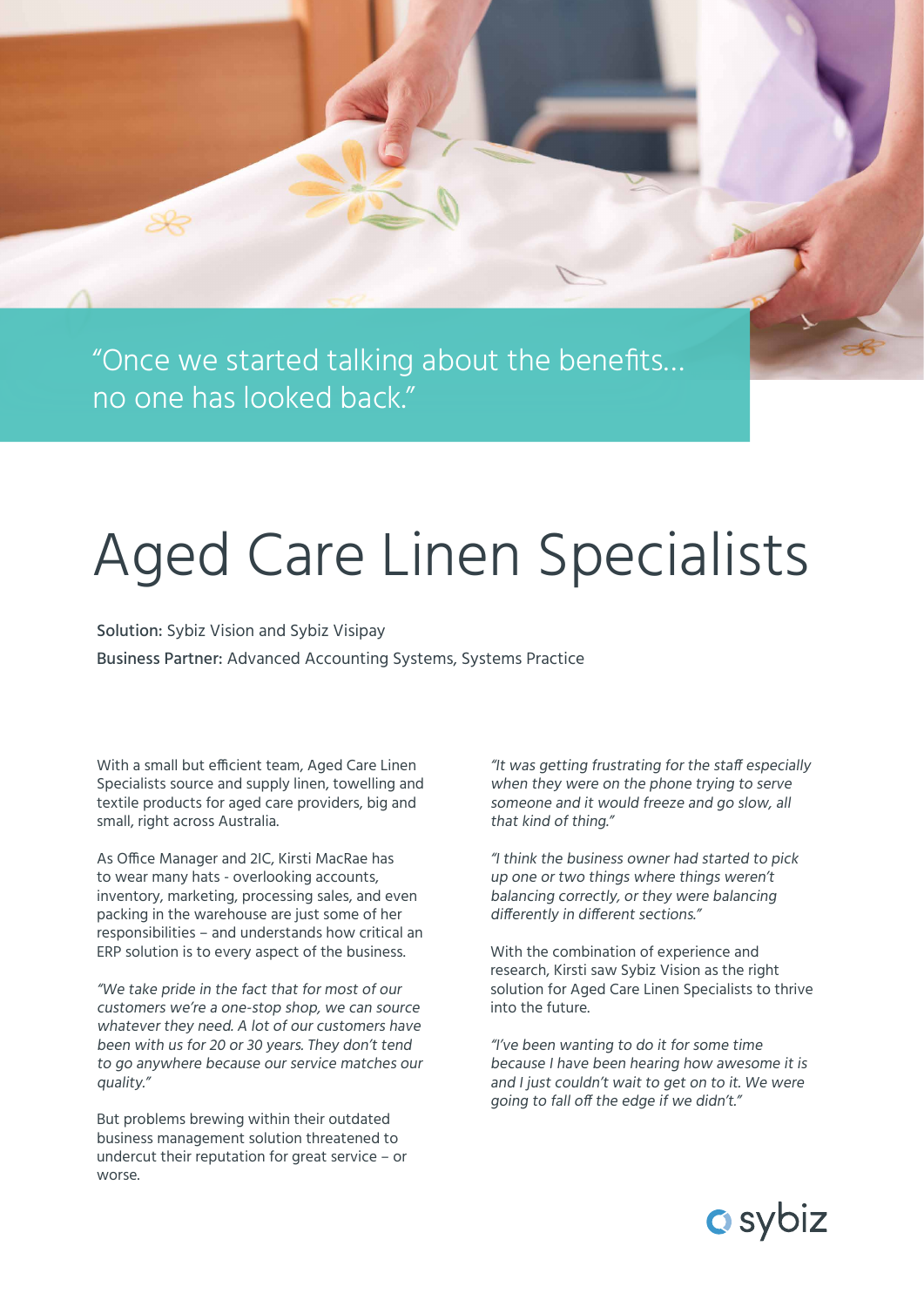

But just as every business has their own processes and procedures, so too is a tailored change management strategy needed to ensure success. Kirsti was upfront about her expectations and Dal Piggott from Advanced Accounting Systems, their Business Partner, was ready to help determine the right path to transitioning.

"From the initial discussions I had with Dal I said to him… as much as I can see the benefit of changing a whole pile of policies, I can't do it all at once. It'd absolutely throw our staff in a muddle." Kirsti said.

"We had to make some adaptations because of how we had things set up in the old system that were probably not right. For example, we always just invoice, send the invoice down to packing and they pack it and send it."

"So now I am starting to get them used to this idea that if they change how we do that, how much less fixing of issues there's going to be and how much easier it will be for customers to track their orders."

"They're starting to come around to the idea that you can save a lot of time by changing some of these processes."



"What we adapted was that we come over to this new system trying to keep our way of doing things as similar as possible to get them all on the new system, get them used to it and then when they started being a bit more comfortable, starting to introduce change."

"We definitely worked to not overwhelm everybody."

Of course, the support of their Authorised Business Partner was invaluable in helping staff learn and understand the benefits of their new ERP solution.

"They're obviously legends. Dal and Sean were brilliant with working with me. I must have rung them every day with a question and they were massively patient with me which was awesome"

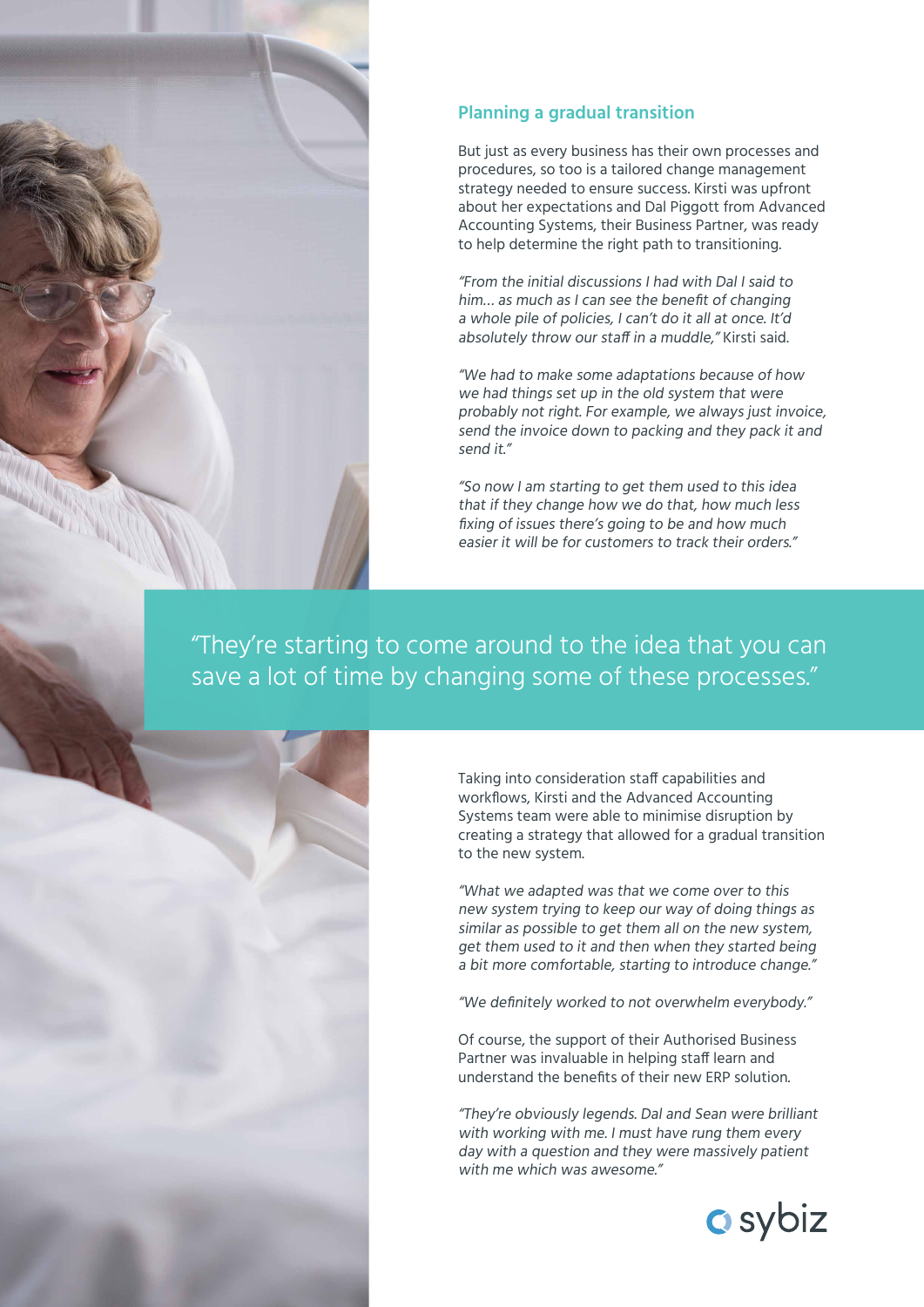## **Changing systems, changing culture**

Making everyone's job easier became an important objective for Kirsti, but also an exciting proposition for staff at Aged Care Linen Specialists. The positive reception to changing ERP solutions has helped open up more possibilities for others, too.

"I said to everyone, think about your job, think about what you do, think about the things that take you forever to do. Once we've got the system up and running and we're all used to it, let's try and find ways to fix those processes. That's got everyone a little bit excited."

"I think sometimes you're so used to the same thing that you don't even look at what you're doing and wonder, can I do this more efficiently or better?"

"This system has given everyone a chance to go, 'look at how much quicker this is now. What else I could make quicker? or do better?' It changes your mindset within the office which is awesome for me. It's making my job easier."

Their strategy of gradual transition worked great for the team, allowing them to get used to the new solution without becoming overwhelmed.

"I didn't believe Dal when he said he'll be around for the first few days and then just contact him [for assistance]. He said the first week or two will have the most questions and then it peters off to nothing, and he was so right."

Now, staff are looking at their ERP system as a world of possibilities instead of limitations.

"With the old system they were a bit more nervous to do that because it would often freeze, and they'd think they've broken it," Kirsti said.

"Every now and again something comes up but it's more from the point of view of, 'I reckon the system can do this, can you help me figure out how?'. But it's such a smart system, it's logical. It's easy for them to navigate."

The portability of Sybiz Vision also allows Kirsti to access the system remotely and apply first-hand knowledge.

"Staff could contact me on the phone, and I could log in from home and help them."

**a** sybiz